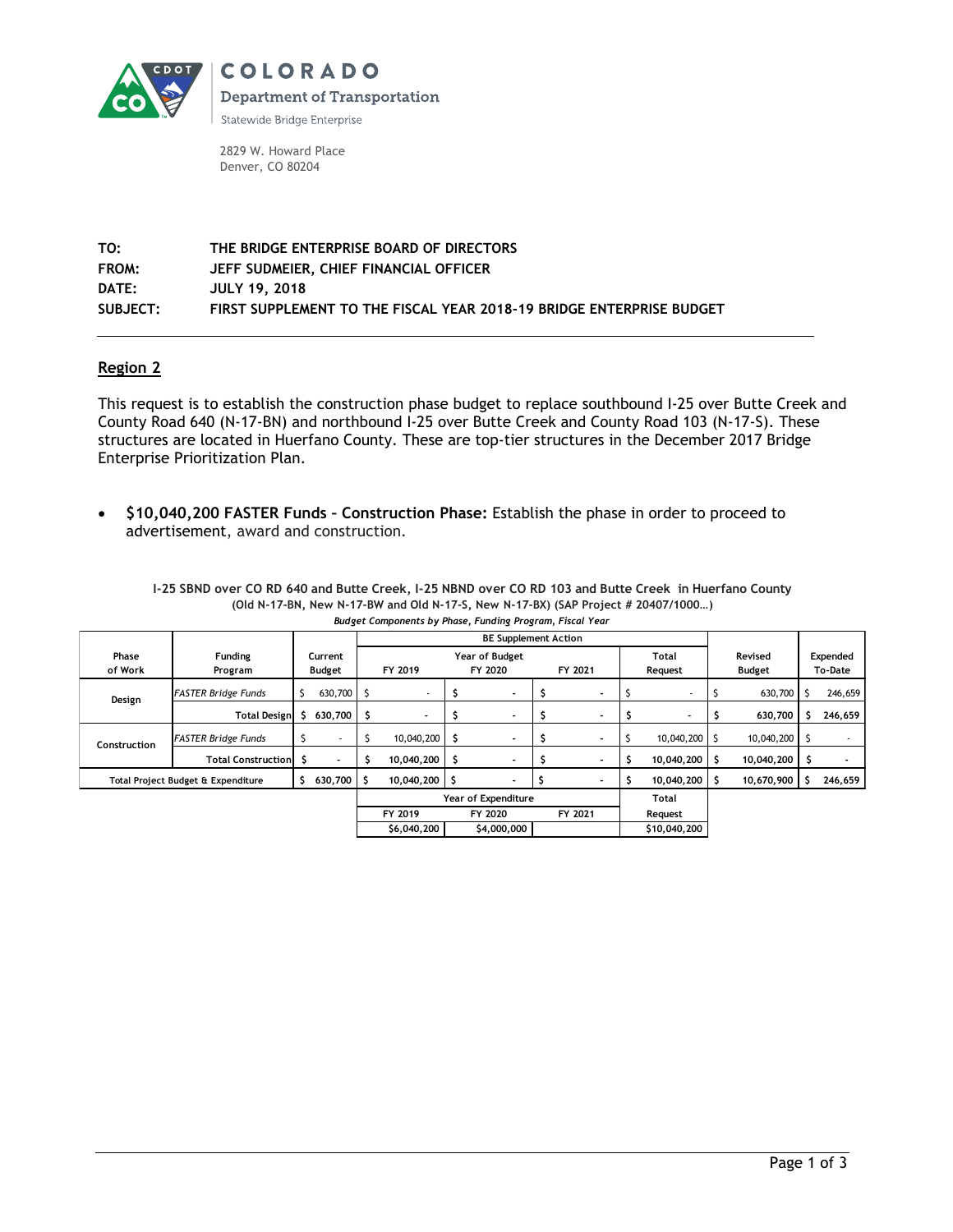Bridge Enterprise 1st Supplement FY 2018-19 July 19, 2018

## **Region 3**

This request is to establish the miscellaneous phase budget for I-70 over Forest Service Road in Eagle County, structure F-13-S\_Minor. This structure is located between Silverthorne and the Eisenhower-Johnson Memorial Tunnels (EJMT) facility. Funding will be used to conduct a feasibility study to gain a better understanding of the resources in the project area, identify fatal flaws with proposed design alternatives, and recommend a structure type and procurement method. Due to the location of the project, this effort is critical to determine the best option to minimize the project's impact on the travelling public and CDOT snow removal operations. This is a top-tier structure in the December 2017 Bridge Enterprise Prioritization Plan.

 **\$311,600 FASTER Funds – Miscellaneous Phase:** Establish the phase in order to conduct a feasibility study.

| Phase                              | <b>Funding</b>             | Current       |            | Year of Budget<br>Total |         |                          |         |         |           | Revised      | Expended      |         |  |
|------------------------------------|----------------------------|---------------|------------|-------------------------|---------|--------------------------|---------|---------|-----------|--------------|---------------|---------|--|
| of Work                            | Program                    | <b>Budget</b> |            | FY 2019                 | FY 2020 |                          | FY 2021 |         | Request   |              | <b>Budget</b> | To-Date |  |
| <b>Miscellaneous</b>               | <b>FASTER Bridge Funds</b> |               |            | $311,600$ \$            |         | $\overline{\phantom{a}}$ |         |         |           | $311,600$ \$ | 311,600 \$    |         |  |
|                                    | <b>Total Miscellaneous</b> |               |            | 311,600                 |         |                          |         |         |           | 311,600      | 311,600       |         |  |
| Total Project Budget & Expenditure |                            |               |            | $311,600$ \$            |         |                          |         |         |           | 311,600      | 311,600       |         |  |
|                                    |                            |               |            |                         |         | Year of Expenditure      |         |         |           | Total        |               |         |  |
|                                    |                            |               |            | FY 2019                 |         | FY 2020                  |         | FY 2021 |           | Request      |               |         |  |
|                                    |                            |               | $$311,600$ |                         |         |                          |         |         | \$311,600 |              |               |         |  |

| 1-70 ML over Forest Service Road in Eagle County                                     |
|--------------------------------------------------------------------------------------|
| (Old F-13-S Minor, New structure number not yet assigned) (SAP Project # 22712/1000) |
| Budget Components by Phase, Funding Program, Fiscal Year                             |